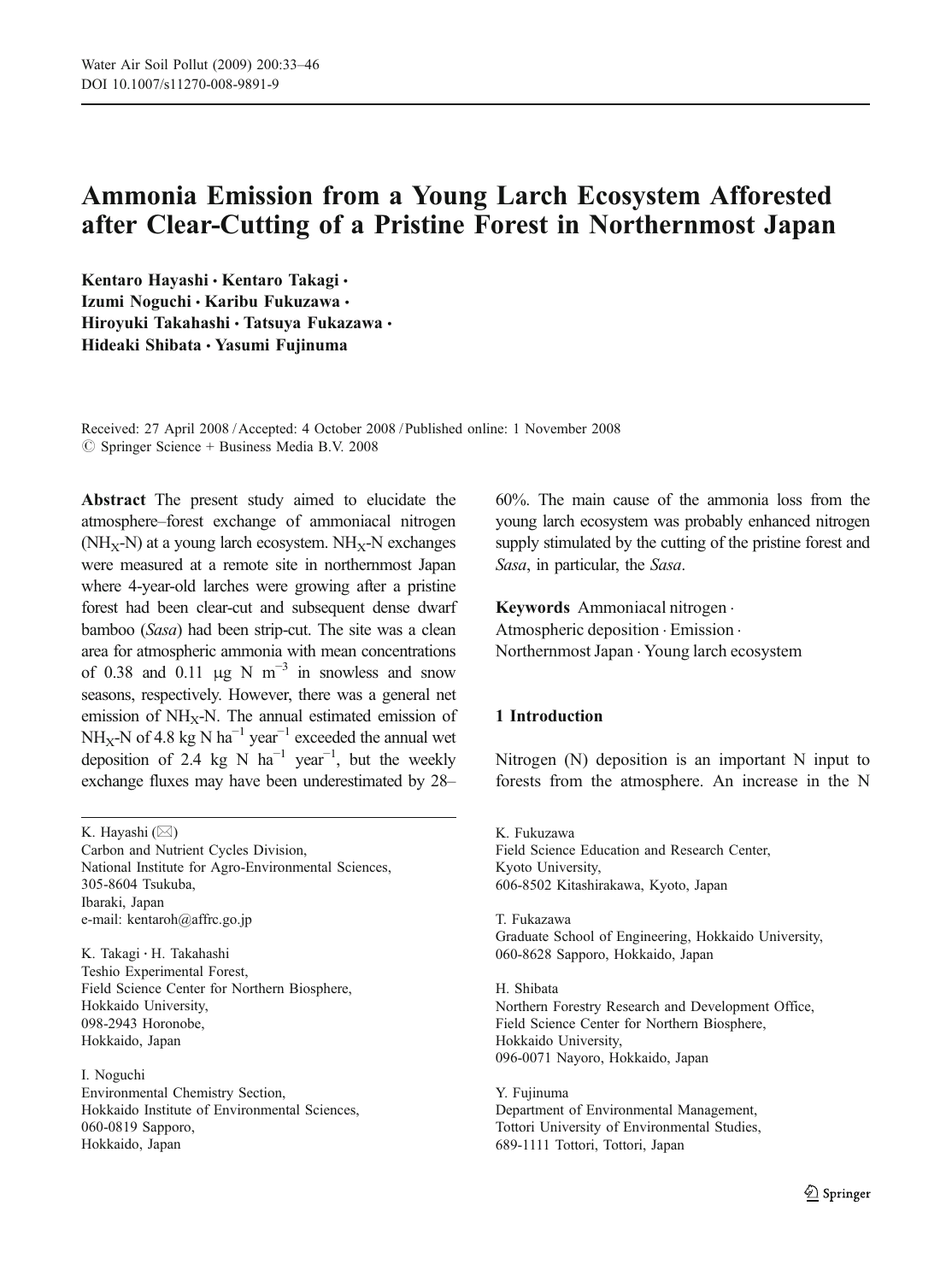<span id="page-1-0"></span>deposition has an accelerative effect on primary production due to the N limitation in general forests. For example, Magnani et al. [\(2007](#page-12-0)) pointed out the acceleration of forest growth in the boreal and temperate regions in the northern hemisphere induced by the anthropogenic increase in N deposition since the Industrial Revolution.

On the other hand, there is concern that excess N loads result in possible eutrophication and biodiversity changes due to the disappearance of the oligotrophic species (Stevens et al. [2004](#page-12-0)). The increased N deposition also has the potential to accelerate global warming through the indirect emission of nitrous oxide (van der Gon and Bleeker [2005](#page-13-0)) and inhibition of methane oxidation (Saari et al. [1997](#page-12-0)). Furthermore, the effects of increased N deposition on the perturbation of the N cycle can spread to the carbon cycle (e.g., Oren et al. [2001](#page-12-0); Magnani et al. [2007](#page-12-0)).

It is, therefore, important to monitor the N deposition in forests because of the impacts reported above induced by the increased N deposition. N deposition is divided into wet and dry. Wet deposition can be measured directly by collecting precipitation, whereas dry deposition is difficult to measure directly. Hence, quantitative data of dry deposition are insufficient compared to those of wet deposition.

Ammoniacal nitrogen (NH<sub>X</sub>-N), i.e., ammonia (NH<sub>3</sub>) and particulate ammonium (NH<sub>4</sub><sup>+</sup>), is the principal reduced N in the atmosphere, and it comprises a large part of the N deposition for both wet and dry deposition (e.g., Hayashi et al. [2007](#page-12-0)). However, there is less quantitative information of  $NH<sub>x</sub>-N$  dry deposition in Asia, including Japan. Meanwhile, soil and plants have the potential to emit  $NH<sub>3</sub>$ . Therefore, the atmosphere–forest NH<sub>3</sub> exchange should be evaluated as a net flux, i.e., the difference between dry deposition and emission.

Furthermore, some  $NH<sub>3</sub>$  in the atmosphere condenses with acid gases to form particulate  $NH_4^+$ . On the other hand, particulate  $NH_4^+$  in the atmosphere has the potential to evaporate and release  $NH<sub>3</sub>$ . The equilibrium between these bidirectional reactions depends on their atmospheric concentrations and temperature in addition to the effects of coexisting acid substances. Thus, both the  $NH<sub>3</sub>$  and particulate  $NH_4^+$  concentrations should be monitored to determine the  $NH_X-N$  behavior in the atmosphere.

The objective of the present study was to elucidate the status of the atmosphere–forest  $NH_X-N$  exchange at a young larch ecosystem afforested after clearcutting in a remote area in northernmost Japan.

# 2 Materials and Methods

#### 2.1 Experimental Field and Management

The research site was a 4-year-old plantation (as of 2005) of hybrid larch (Larix gmelinii  $\times$  L. kaempferi) with an area of 13.7 ha located on a flat terrace in the Teshio Experimental Forest, Hokkaido University (45°03′N, 142°06′E, 66 m above sea level). Northernmost Hokkaido, where the experimental forest is located, is a clean area regarding anthropogenic air pollution; however, pastures for dairy farming, which is the major industry in the northern part of Hokkaido, Japan, were located at distances of 2–5 km southwest from the research site. Some of the grasslands were fertilized by urea and composted cattle manure mainly in spring.

The soil type of the research site was gleyic Cambisols (FAO-UNESCO-ISRIC [1998](#page-11-0)). A pristine forest at the research site (Koike et al. [2001](#page-12-0)), i.e., a conifer-broad leaf mixed forest, was logged from January to March 2003. Subsequently, strip-cutting (4 m width) of the dense undergrowth of dwarf bamboos (Sasa senanensis) was conducted for 50% of the research site by crushing and spreading in October 2003 (Fukuzawa et al. [2006](#page-11-0)). Two-year-old larch saplings were then planted in November 2003  $(2,500$  saplings ha<sup>-1</sup>). The saplings were planted in the Sasa strip-cut lines. The additional cutting of Sasa to maintain the growth of planted larches was conducted for the whole strip-cut lines using power mowers from 20 to 29 June 2005 and from 13 to 20 June 2006; the mown Sasa was left there. The height of the larch saplings in 2006 was 1.5 m, which was similar to the seasonal maximum height of Sasa. The seasonal maximum leaf area index of the larch saplings and the remaining Sasa was 1.4 and 6.4, respectively; thus, Sasa dominated the research site.

# 2.2 Meteorological Observation

Micrometeorological observations have been conducted at the research site since 2001 in order to monitor the ecosystem exchanges of carbon dioxide and water vapor (Takagi et al. [2005a](#page-12-0), [b](#page-13-0)). The three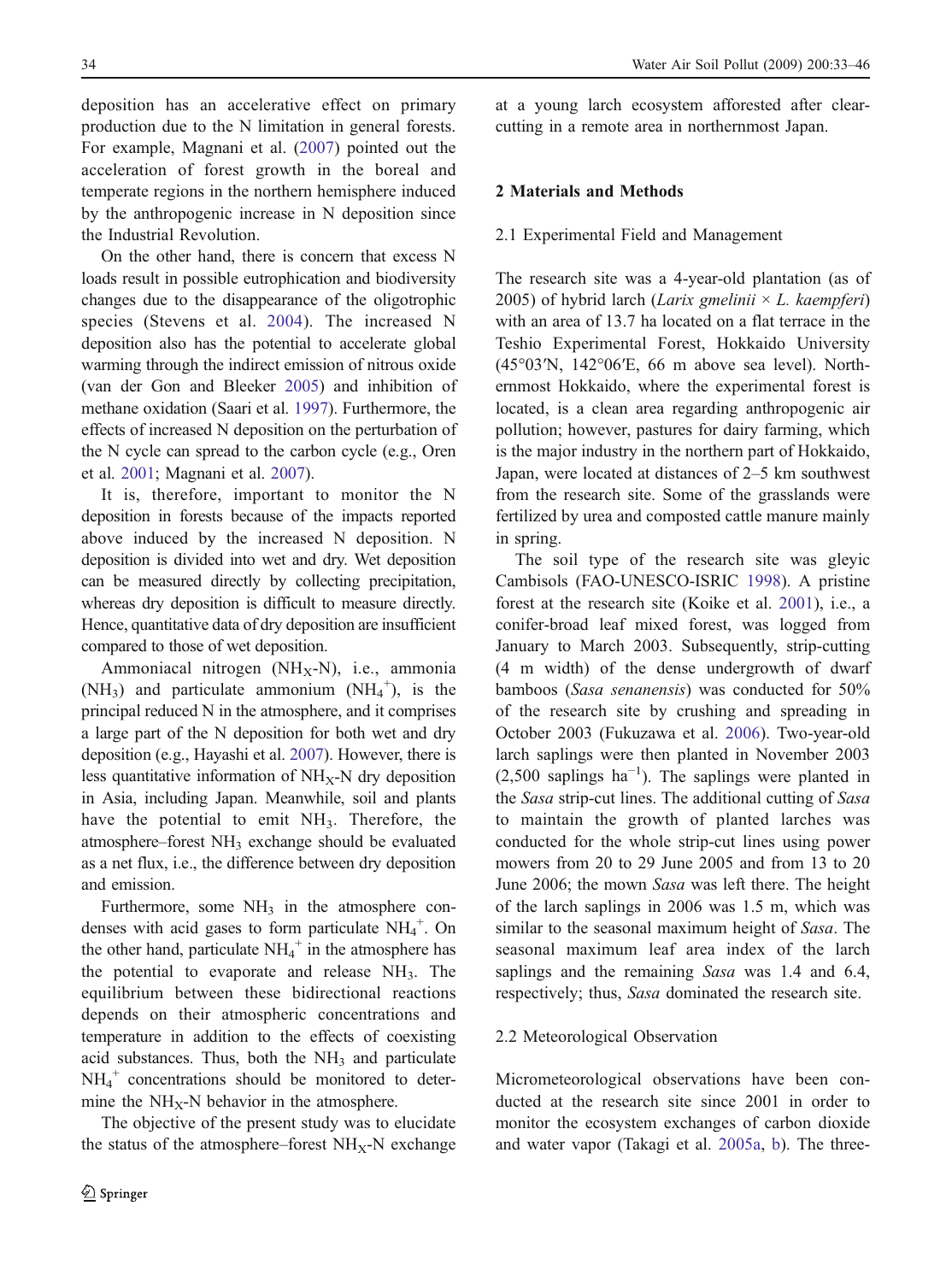dimensional wind velocity was measured with a frequency of 10 Hz using an ultrasonic anemometer (Kaijo DA600-3TV) installed at a height of 4.6 m, and the signals were recorded to a data logger (CSI CR5000). The air temperature was measured using a temperature–humidity sensor (Vaisala HMP-45) installed at a height of 32 m. The soil temperature was measured at five points using platinum resistance thermometers installed at depths of 1, 5, and 10 cm. The half-hour means of the measured temperatures were recorded to a data logger (CSI CR23X).

#### 2.3 Measurement of the Atmospheric Concentration

The annular denuder method (Perrino et al. [1990](#page-12-0)) was applied to measure the atmospheric concentrations of  $NH<sub>3</sub>$  and particulate  $NH<sub>4</sub><sup>+</sup>$ , in addition to those of other major inorganic gaseous and particulate components in the atmosphere. Handling of the denuders, i.e., preparation, exposure, and extraction, was pursuant to the protocols of U.S. EPA (EPA [1999](#page-11-0)) and EMEP (EMEP [1996](#page-11-0)). Figure 1 shows the system used in the present study.  $I_0$  is the impactor (Tokyo Dylec NL-4-10) used to filter out particles larger than PM10 using a polytetrafluoroethylene (PTFE) doughnut filter (Tokyo Dylec T60A20-20H).  $D_1$ ,  $D_2$ ,  $D_2'$ , and  $D_3$  are the glass denuders (URG 2000-30×150-3CSS) used to collect gaseous components. For this purpose,  $D_1$  was coated with a  $1\%$  sodium fluoride +  $2\%$  glycerol in a methanol/water (1:4) solution to collect nitric acid  $(HNO<sub>3</sub>), D<sub>2</sub>, and D'<sub>2</sub>, with 1% sodium carbonate + 2%$ glycerol in methanol/water (1:1) solution to collect sulfur dioxide  $(SO<sub>2</sub>)$ , hydrochloric acid and nitrous acid, and  $D_3$ , with a 1% citric acid + 2% glycerol in methanol solution to collect  $NH_3$ .  $F_1$ ,  $F_2$ , and  $F_3$  are the filter holders (URG 2000-30FG) used to collect

Fig. 1 Schematic view of the annular denuder system to monitor the atmospheric concentrations of gaseous and particulate components at heights of 10 and 30 m at the young larch ecosystem

particles smaller than PM10 and evaporated gases from the collected particles. For this purpose,  $F_1$  contained a PTFE filter (Advantec T080A047A) to collect particles;  $F_2$ , a cellulose filter (Advantec No.51A) impregnated with  $6\%$  potassium carbonate  $+2\%$  glycerol in water to collect the evaporated acid gases from  $F_1$ ; and F3, a cellulose filter (Advantec No.51A) impregnated with 5% phosphoric acid  $+ 2\%$  glycerol in water to collect the evaporated  $NH_3$  from  $F_1$ .

Weekly sampling with a flow rate of 4 L min<sup>-1</sup> was conducted at heights of 10 and 30 m using an observation tower at the research site.  $I_0$  was set in the inlet at each height with a rain cover. A PTFE tube with the same length (30 m) and inner diameter (20 mm) for each height was used to connect the inlet and the denuder system at the ground. The collected atmospheric components were extracted by deionized water. Ion chromatography (Dionex ICS-1500 and DX-500) was applied to quantify each component. The NH<sub>3</sub> and particulate  $NH_4^+$  concentrations were determined from  $D_3$  and the sum of  $F_1$  and  $F_3$ , respectively. Quality assurance and quality control of the data were according to the criteria of the Acid Deposition Monitoring Network in East Asia (EANET) (EANET [2000](#page-11-0), [2001](#page-11-0)); the determination and the detection limit of the air concentration of NH<sub>3</sub> in the present study were evaluated as 0.0045 and 0.0015  $\mu$ g N m<sup>-3</sup>, respectively.

#### 2.4 Calculation of the Exchange Flux

The weekly mean exchange flux of  $NH_X-N$  was calculated by the gradient method. The flux was calculated by multiplying the difference in concentrations between heights of 10 and 30 m by the diffusion velocity. The diffusion velocity  $(D, m s^{-1})$ 

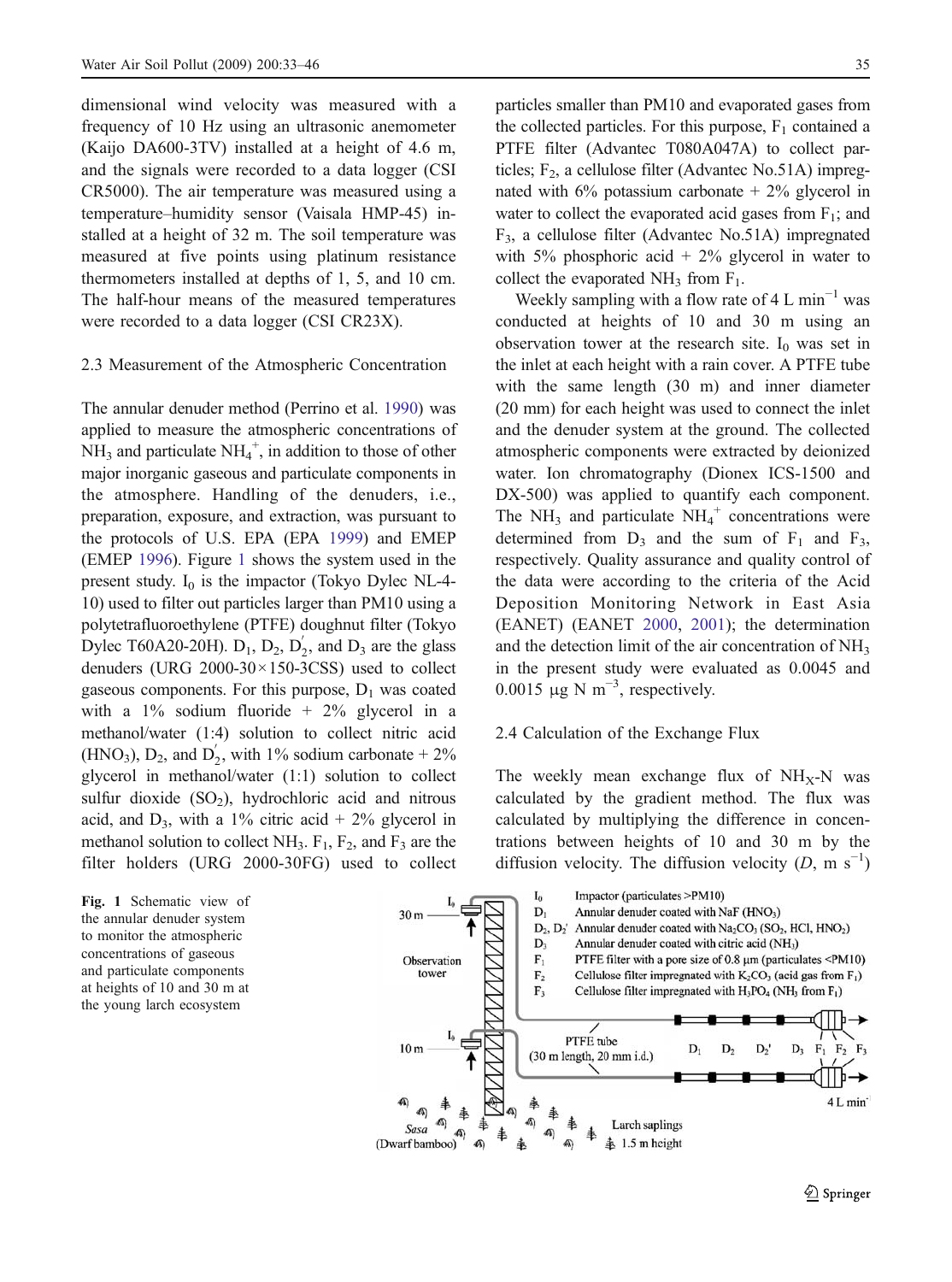between the two heights above the canopy is expressed by (Harazono and Miyata [1997](#page-12-0), Miyata et al. [2000](#page-12-0))

$$
D = \kappa u_* \left[ \int_{\zeta_{10}}^{\zeta_{30}} \phi_g(\zeta) \zeta^{-1} d\zeta \right]^{-1}, \tag{1}
$$

where  $\kappa$ ,  $u_*$ , and  $\phi_g(\zeta)$  are the von Karman's constant (0.4), the friction velocity (m  $s^{-1}$ ), and the correction factor as a function of the Monin–Obukhov stability parameter ( $\zeta$ ), respectively.  $\zeta$  is defined as  $\zeta = (z-d)L^{-1}$ , where  $z$ ,  $d$ , and  $L$  are the target height (m), the zeroplane displacement (m), and the Monin–Obukhov length (m), respectively. An equation,  $d=0.65h$  (Campbell and Norman [1998](#page-11-0)), was used to determine  $d$ , where h denotes the vegetation height. However, the vegetation had a strip-shaped structure due to the strip-cutting (50% area). Therefore, the mean value of  $d (= 0.6 \text{ m})$  was derived from each of the d values for Sasa and larches. For the dense Sasa vegetation, d was simply determined as 1.0 m  $(=0.65 \times 1.5)$ . On the other hand, the larch saplings planted in rows were sparse and wind could blow into the near ground surface at the larch standings. The vegetation height of the sparse larch vegetation to determine d was, therefore, set to 0.2 m  $(=0.65\times0.3)$ , although the height of larches was similar to that of Sasa.

Based on previous field studies over short vegetation,  $\phi_{g}$  was approximated by the dimensionless gradient of the potential temperature  $(\phi_h)$  (Denmead [1994](#page-11-0)). The values of  $u$ <sup>\*</sup> and  $L$  were determined using an ultrasonic anemometer; and  $\zeta$  and  $\phi_{\varrho}(\zeta)$  were determined with d. D was calculated every 30 min, and weekly mean values were applied to the exchange flux calculation.

# 2.5 Measurement of the Wet Deposition

Weekly sampling of precipitation was conducted using a wet-only sampler (Daisyo DCRS-300); however, biweekly sampling using an open-bulk sampler substituted from 10 November 2006 to 10 May 2007 and from 24 May to 7 June 2007 due to a device failure. These samplers were placed at about 10 m north of the observation tower to avoid the leeward of the prevailing wind direction. Ion chromatography (Dionex DX-500) was applied to determine the precipitation concentrations of major ionic species subsequent to the filtration using membrane filters (0.2 μm pore size) (Advantec DISMIC-25CS). Quality assurance and quality control

of the data were conducted on the basis of the criteria of EANET [\(2000](#page-11-0)). The wet deposition was calculated by multiplying the determined ionic concentration by the precipitation amount. The observed open-bulk deposition during the device failure of the wet-only sampler was converted into the wet deposition using a liner regression between the wet deposition and the openbulk deposition as biweekly values from 10 November 2005 to 8 June 2006, i.e., WD=0.653 BD−0.676  $(R=0.908, n=9)$ , where WD and BD are the wet deposition (mg N m<sup>-2</sup>) and the open-bulk deposition  $\text{(mg N m}^{-2})$ , respectively.

# 2.6 Measurement of the Soil Solution

A soil solution sampling was conducted at four plots at three depths (10, 20, and 40 cm) once or twice a month from June to November 2005 and from May to October 2006 (17 times in all). Tension lysimeters with a ceramic porous cup were used to collect the soil solution. After pH measurement using a glass electrode, soil solution samples were filtered using a glass fiber filter (Whatman GF/F) and kept below 4°C until chemical analysis. Ion chromatography (Dionex DX-500) was used to determine the concentrations of major ionic species subsequent to filtration using membrane filters (0.2 μm pore size) (Advantec DISMIC-25CS).

# 3 Results and Discussion

#### 3.1 Atmospheric Concentrations of  $NH_X-N$

Table [1](#page-4-0) summarizes the mean  $NH_X-N$  concentrations and their observation ranges throughout the research period and for two seasons, i.e., a snowless season and a snow season. At the research site, the first and second snow seasons were from 17 November 2005 to 5 May 2006 and from 23 November 2006 to 27 April 2007, respectively.

The mean  $NH_3$  concentration at a height of 10 m in the snowless season was  $0.38\pm0.16$  μg N m<sup>-3</sup> (±standard deviation) at standard temperature and pressure ( $0^{\circ}$ C and 1,013 hPa) with a range of 0.11– 0.75  $\mu$ g N m<sup>-3</sup>, and that in the snow season was 0.11± 0.06 μg N m<sup>-3</sup> with a range of 0.02–0.27 μg N m<sup>-3</sup> (Table [1](#page-4-0)). The mean  $NH_3$  concentration was high in the snowless season  $(p<0.0001)$ . The range at the research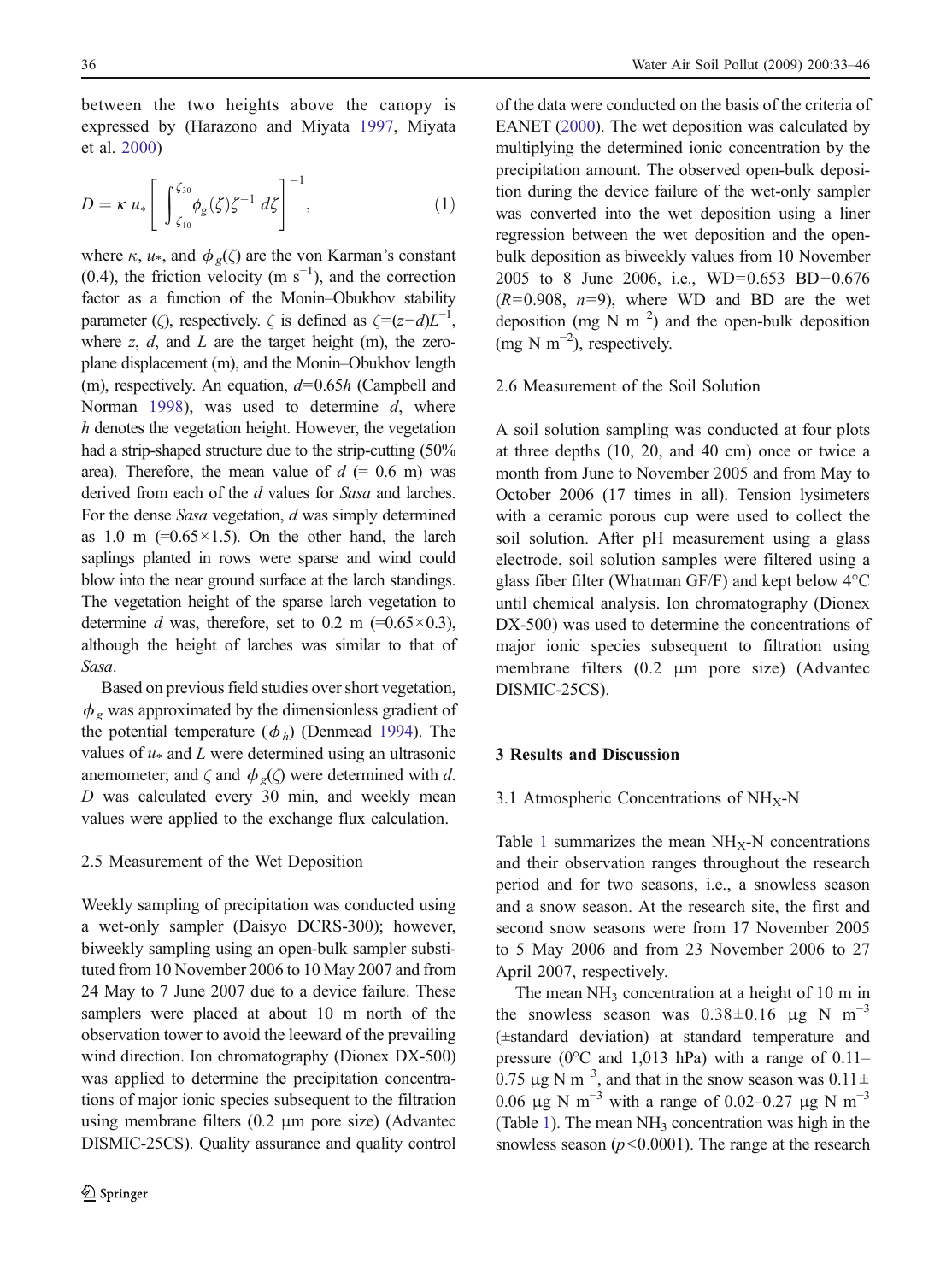| Year                       | Height          | Season          | Atmospheric concentration $\pm SD$<br>$(\mu g N m^{-3}$ at standard temperature and pressure) |                                | $NH_4^+/\text{NH}_X$ -N (%) |
|----------------------------|-----------------|-----------------|-----------------------------------------------------------------------------------------------|--------------------------------|-----------------------------|
|                            |                 |                 | NH <sub>3</sub>                                                                               | Particulate $NH4$ <sup>+</sup> |                             |
| RY2005-RY2006 <sup>a</sup> | 30 <sub>m</sub> | Snowless season | $0.31 \pm 0.16$                                                                               | $0.29 \pm 0.16$                | $49 \pm 16$                 |
|                            |                 | $(n=58)$        | $(0.00 - 0.78)$                                                                               | $(0.08 - 0.85)$                | $(19 - 100)$                |
|                            |                 | Snow season     | $0.07 \pm 0.04$                                                                               | $0.19 \pm 0.09$                | $73 + 12$                   |
|                            |                 | $(n=46)$        | $(0.00-0.17)$                                                                                 | $(0.05 - 0.44)$                | $(46 - 100)$                |
|                            |                 | Whole period    | $0.20 \pm 0.17$                                                                               | $0.25 \pm 0.14$                | $60 \pm 19$                 |
|                            |                 | $(n=104)$       | $(0.00 - 0.78)$                                                                               | $(0.05 - 0.85)$                | $(19-100)$                  |
|                            | 10 <sub>m</sub> | Snowless season | $0.38 \pm 0.16$                                                                               | $0.31 \pm 0.18$                | $45 \pm 13$                 |
|                            |                 | $(n=58)$        | $(0.11 - 0.75)$                                                                               | $(0.11-1.1)$                   | $(19 - 68)$                 |
|                            |                 | Snow season     | $0.11 \pm 0.06$                                                                               | $0.21 \pm 0.10$                | $66 \pm 10$                 |
|                            |                 | $(n=46)$        | $(0.02 - 0.27)$                                                                               | $(0.05 - 0.53)$                | $(41 - 85)$                 |
|                            |                 | Whole period    | $0.26 \pm 0.18$                                                                               | $0.27 \pm 0.16$                | $54 \pm 16$                 |
|                            |                 | $(n=104)$       | $(0.02 - 0.75)$                                                                               | $(0.05-1.1)$                   | $(19 - 85)$                 |

<span id="page-4-0"></span>Table 1 Mean atmospheric concentrations of ammoniacal nitrogen based on weekly observations with their observation ranges in parentheses

<sup>a</sup> The period was from 9 June 2005 to 7 June 2007.

site in the snowless season (0.11–0.75  $\mu$ g N m<sup>-3</sup>) was within the range at a remote hardwood forest in the summer in the USA (0.07–1.2 µg N m<sup>-3</sup>, Langford et al. [1992b](#page-12-0)). The mean value at the research site throughout the research period (0.26  $\mu$ g N m<sup>-3</sup>) was comparable but lower than the 3-year mean at a Norway spruce forest in a forested rural area in Saxony, Germany (0.44  $\mu$ g N m<sup>-3</sup>, Zimmermann et al. [2006](#page-13-0)) and was lower than the 5-year mean at a Norway spruce forest partly surrounded by agricultural lands in western Jutland, Denmark (0.66 μg N m<sup>-3</sup>, Andersen et al. [1999](#page-11-0)). Furthermore, the mean value at the research site in the snowless season (0.38  $\mu$ g N m<sup>-3</sup>) was lower than the mean values of two field campaigns in spring at a secondary broadleaf forest occasionally affected by animal husbandry activities in Indiana, USA (0.54– 0.99 μg N m<sup>-3</sup>, Pryor et al. [2001](#page-12-0)), and was clearly lower than the mean value in the warm season in a rural area of central Japan (2.7 µg N m<sup>-3</sup>, Hayashi et al. [2007](#page-12-0)). The research site was, thus, a clean area for atmospheric  $NH<sub>3</sub>$  on average.

The mean particulate  $NH_4^+$  concentration (10 m height) in the snowless season was  $0.31\pm0.18$  μg N m<sup>-3</sup> with a range of 0.11–1.1 µg N m<sup>-3</sup>, and that in the snow season was  $0.21 \pm 0.10$  μg N m<sup>-3</sup> with a range of 0.05–0.53 μg N m<sup>-3</sup> (Table 1). The mean particulate  $NH_4^+$  concentration was high in the snowless season ( $p$ <0.001). The ratios of particulate NH<sub>4</sub><sup>+</sup> to NH<sub>X</sub>-N (10 m height) in the snowless and snow seasons were  $45±13$  and  $66±10\%$ , respectively (Table 1). The

composition ratio of particulate  $NH_4^+$  increased in the snow season  $(p<0.001)$ .

To investigate the effect of the PTFE tube (30 m length) of the denuder system on the measured concentrations, biweekly sampling of  $NH<sub>3</sub>$  and particulate  $NH_4^+$  was conducted from 7 June 2007 to 11 October 2007 using both the denuder system and filter holders (NILU NL-O) set at a height of 30 m. The filter holder, setting a filter for particle collection at the upstream stage, has an artifact to underestimate the particle concentration and overestimate the gas concentration because some particles collected onto the filter have the potential to evapo-rate (Keck and Wittmaack [2005](#page-12-0)). Thus, the  $NH_X-N$ concentrations were used for comparison. As a result, the  $NH_X-N$  concentrations of the denuder system agreed well with those of the filter holder with a 1:1 relationship (slope=0.998,  $R=0.960$ ,  $n=9$ ). Therefore, the delay in the  $NH<sub>3</sub>$  flow within the PTFE tube due to adsorption and desorption and, further, the  $NH<sub>3</sub>$ loss within the PTFE tube were unlikely to have affected the weekly mean concentrations.

# 3.2 Gaseous and Particulate Exchange of  $NH_X-N$

The condensation–evaporation reactions of  $NH_X-N$  in the atmosphere result in no changes in the  $NH_X-N$ concentration itself but cause changes in the  $NH<sub>3</sub>$  and particulate  $NH_4^+$  concentrations. Therefore, a comparison of the  $NH_X-N$  concentrations at two heights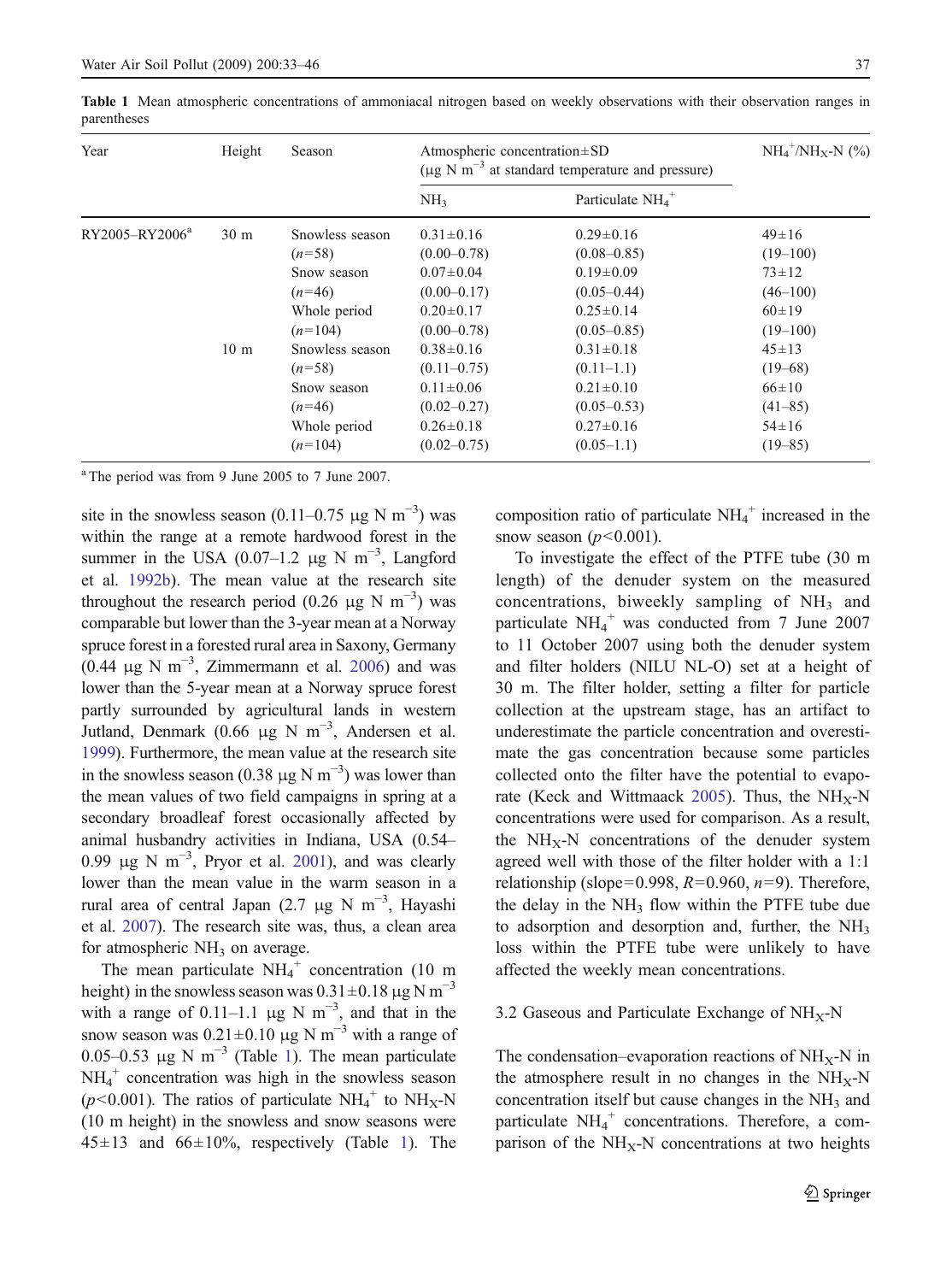indicates whether the site is a net source or a net sink of  $NH_X-N$ . At the research site, the  $NH_X-N$  concentrations at a height of 10 m were generally higher than those at a height of 30 m in both the snowless  $(p<0.0001)$  and snow seasons  $(p<0.0001)$  (Fig. 2), which suggested that the research site was a net source of  $NH_X-N$ .

The weekly mean exchange fluxes also showed that the research site was a net source of both  $NH<sub>3</sub>$  and particulate  $NH_4^+$  in general (Fig. [3](#page-6-0)); however, the  $NH_3$ exchange occasionally showed net dry deposition, which was particularly remarkable from 13 to 27 October 2005 (Fig. [3](#page-6-0)). The causes of the  $NH<sub>3</sub>$  emission in the snowless and the snow seasons will be discussed in Sections [3.5](#page-6-0) and [3.6](#page-8-0), respectively. The causes of particulate  $NH_4^+$  emission, although the fluxes were smaller than those of  $NH_3$  $NH_3$  in general (Fig. 3), will be discussed in Section [3.7](#page-8-0).

A positive correlation between the weekly appearance rate of unstable conditions derived from the half-hourly



Fig. 2 Relationships of the weekly mean concentrations of ammoniacal nitrogen (NH<sub>3</sub> and particulate NH<sub>4</sub><sup>+</sup>) between heights of 10 and 30 m at the young larch ecosystem. The *dot*dashed curves denote the 95% confidential intervals of the regression lines

meteorological data and the vertical difference in the weekly mean concentrations was found for  $NH<sub>3</sub>$  in the snowless season  $(p<0.01)$  (Fig. [4](#page-7-0)). Unstable conditions activate convection, which result in enlarging the diffusion velocities. Thus, unstable conditions essentially have an effect of flattening the vertical difference in concentrations. However, the positive correlation of  $NH<sub>3</sub>$  in the snowless season demonstrated that the vertical difference in concentrations rather became large with an increase in the unstable rate (Fig. [4](#page-7-0)), which resulted in the large exchange fluxes, emission in this case, under the unstable conditions.

There is an error between the weekly mean flux calculated from the weekly mean values and that determined by averaging, e.g., hourly fluxes, which results from the correlation between the concentration and the diffusion velocity. The error can be either an over- or an underestimation (Clarke et al. [1997](#page-11-0)). Hansen et al. [\(1998](#page-12-0)) reported the errors of  $10-50\%$  for annual NH<sub>3</sub> exchange on a heathland in Denmark based on weekly samplings. Furthermore, the exchange fluxes of water vapor at the research site in the snowless season in 2005 showed that the weekly mean fluxes based on the weekly mean values underestimated those averaged from the half-hourly fluxes by 44% (28–60% as the 95% confidential interval,  $n=22$ ). It is possible that the NH<sub>3</sub> and particulate  $NH_4^+$  fluxes in the present study also had a similar uncertainty. Although the weekly mean fluxes had large uncertainty, the emission tendency of  $NH<sub>3</sub>$  at the research site was the observed fact.

#### 3.3 Wet Deposition of  $NH_X-N$

The research site had approximately  $1,000$  mm year<sup>-1</sup> of precipitation. Precipitation peaked in autumn, concentrating in September; however, precipitation occurred year-round. The low air temperature, mostly below freezing, throughout the snow season prevented the snow from melting. As a result, the maximum snow depth at the research site reached 1.3–1.4 m despite the small amount of precipitation during the snow season. The annual wet deposition of  $NH_4^+$  was [2](#page-7-0).4 $\pm$ 0.6 kg N ha<sup>-1</sup> year<sup>-1</sup> (Table 2), which corresponded to 65% of the mean annual wet deposition during 1983–2002 at other 23 of the remote sites in Japan (3.7 kg N ha<sup>-1</sup> year<sup>-1</sup>) (Hayashi et al. [2006](#page-12-0)).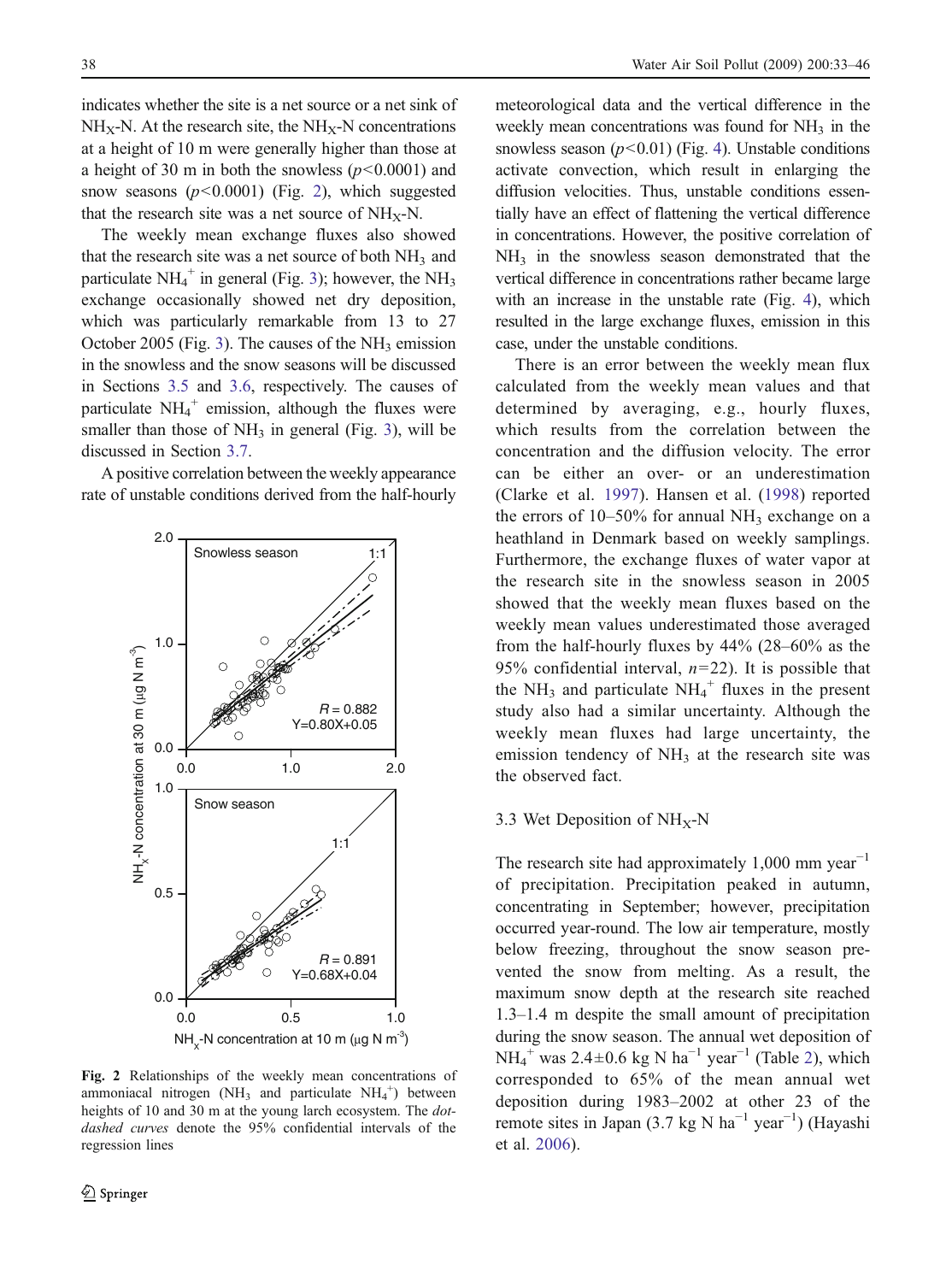<span id="page-6-0"></span>Fig. 3 Weekly mean exchange fluxes of ammoniacal nitrogen between the young larch ecosystem and the atmosphere. The weekly mean air temperature and relative humidity are also shown



3.4 Atmosphere–Forest Balance of  $NH<sub>x</sub>$ -N

Table [2](#page-7-0) shows the annual exchange and wet deposition of  $NH_X-N$ . A positive or a negative value denotes deposition to or emission from the ecosystem, respectively. The mean value of annual  $NH_X-N$ exchange in 2 years, i.e., from 9 June 2005 to 8 June 2006 and from 8 June 2006 to 7 June 2007, was  $-4.8\pm0.1$  kg N ha<sup>-1</sup> year<sup>-1</sup> (Table [2](#page-7-0)). Although the weekly mean fluxes used to calculate the annual exchange had uncertainty (Section [3.2](#page-4-0)), the tendency of net emission of  $NH_X-N$  from the research site seemed to represent the actual status. The mean value of the  $NH_X-N$  balance between the exchange and wet deposition was estimated to be  $-2.5\pm0.5$  kg N ha<sup>-1</sup>  $year<sup>-1</sup>$  (Table [2](#page-7-0)). The young larch ecosystem was a possible source of  $NH_X-N$  on an annual basis.

# $3.5$  NH<sub>3</sub> Emission in the Snowless Season

No N fertilizer was applied to the research site. On the other hand, the prior cutting of the pristine forest and Sasa and the additional cutting of Sasa were conducted at the research site (Section [2.1](#page-1-0)). Soil surface, living plants, and cut plant materials are, therefore, possible emitters of  $NH<sub>3</sub>$ . NH<sub>3</sub> emission basically occurs as  $NH<sub>3</sub>$  volatilization depending on two equilibriums, i.e., the dissociation of  $NH_4^+$  in the

liquid phase and the partition of  $NH<sub>3</sub>$  between the liquid and gas phases (Husted and Schjoerring [1996](#page-12-0)).

For soil at the research site, the mean  $NH_4^+$ concentration in soil solution at a depth of 10 cm was 0.1 mg N L<sup>-1</sup> (n=34). The median value of the soil solution pH was 5.8, with a range of 4.9–6.7  $(n=28)$ . The mean value of the daily mean soil temperatures (10 cm depth) on the sampling days for soil solution was 12.4°C with a range of 6.6–18.5°C  $(n=17)$ . The gas phase NH<sub>3</sub> at equilibrium [NH<sub>3</sub>(g) eq], corresponding to the soil air  $NH<sub>3</sub>$  concentration at equilibrium, was calculated according to Husted and Schjoerring [\(1996](#page-12-0)). In the calculation, the  $NH_4^+$ concentration and temperature were fixed at their mean values, i.e., 0.1 mg N  $L^{-1}$  and 12.4°C, respectively, and the pH was changed between the maximum and minimum values (4.9–6.7), taking the strongest effect of the pH (Hayashi et al. [2008](#page-12-0)) into consideration. The derived range of  $NH<sub>3</sub>(g)$ eq, 0.001– 0.05  $\mu$ g N m<sup>-3</sup>, was much lower than the range of the atmospheric  $NH<sub>3</sub>$  concentration (10 m height) in the snowless season  $(0.11-0.75 \mu g N m^{-3})$  $(0.11-0.75 \mu g N m^{-3})$  $(0.11-0.75 \mu g N m^{-3})$  (Table 1). Consequently, the soil was unlikely to have contributed to the  $NH<sub>3</sub>$  emission in the snowless season.

For living plants, the equilibrium concentration of  $NH<sub>3</sub>$  in the stomatal gas phase is defined as the stomatal compensation point for  $NH<sub>3</sub>(\chi<sub>s</sub>)$  (Farquhar et al. [1980](#page-11-0)). NH<sub>3</sub> emission from the stomata occurs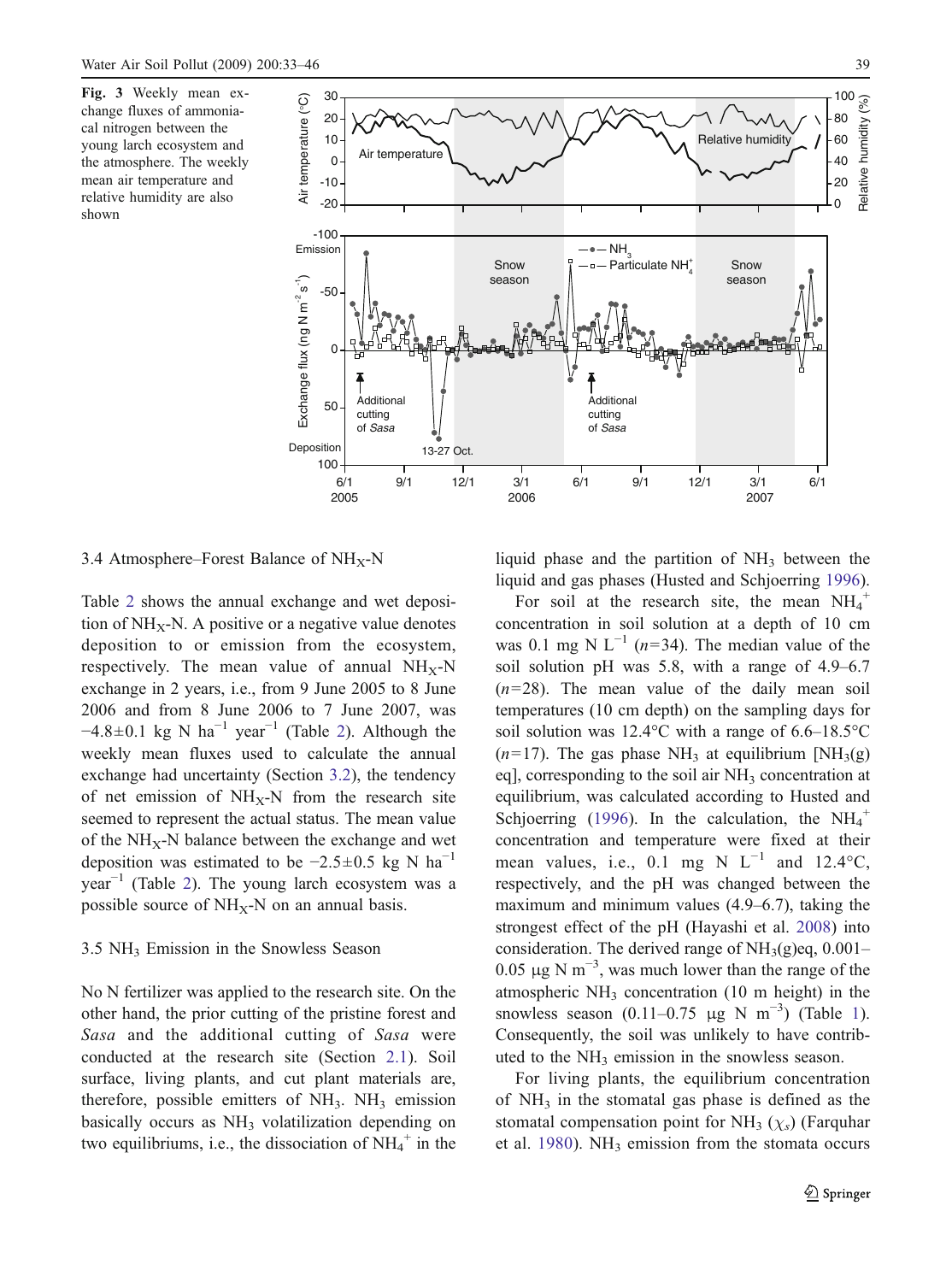<span id="page-7-0"></span>

Fig. 4 Relationship between the weekly appearance rate of unstable conditions and the difference in air concentrations, subtracting the weekly mean concentrations at a height of 30 m from those at a height of 10 m. Circles denote the snowless season; asterisks, the snow season. A positive correlation was found for NH<sub>3</sub> in the snowless season ( $p$ <0.01), and a weak negative correlation was found for particulate  $NH_4^+$  in the snow season  $(p<0.05)$ 

if  $\chi_s$  exceeds the atmospheric NH<sub>3</sub> concentration. A possible NH<sub>3</sub> emission from the larches and/or Sasa is discussed on the basis of the  $\chi_s$  of other species, since  $\chi_s$  is unknown for both larch and Sasa. The following reported values originally at 20°C were converted into those at the mean air temperature at the research site in the snowless season (13.0°C), since  $\chi_s$  is a function of the temperature (Husted and Schjoerring [1996](#page-12-0)). For trees, the  $\chi_s$  of Norway spruce with an oversaturated N supply was 0.66  $\mu$ g N m<sup>-3</sup> (Gessler et al. [2002](#page-12-0)), and the  $\chi_s$  of a montane mixed forest with a low N supply was 0.21  $\mu$ g N m<sup>-3</sup> on average (Langford et al. [1992a](#page-12-0)). For poaceous species, the  $\chi_s$  of perennial ryegrass was in a range of 0.01–3.7 µg N m<sup>-3</sup> (Loubet et al. [2002](#page-12-0)) and 3.3 µg N m<sup>-3</sup> on average (Kruit et al. [2007](#page-12-0)). The  $NH<sub>3</sub>$  concentrations (10 m height) in the snowless season at the research site (0.11–0.75 µg N m<sup>-3</sup>, mean 0.38  $\mu$ g N m<sup>-3</sup>, Table [1](#page-4-0)) were lower or at least in the range of the reported values of  $\chi_s$ , which advocated the possibility of stomatal NH<sub>3</sub> emission from the larches and Sasa at the research site.

For cut plant materials, the additional cutting of Sasa at the strip-cut lines (50% area) conducted in late June both in 2005 and 2006 provided fresh leaves and culm of Sasa. Milford et al. [\(2000](#page-12-0)) reported that the substantial  $NH<sub>3</sub>$  was released from decaying potato leaves. Asman et al. [\(1998](#page-11-0)) also gave information of the significant  $NH_3$  emission from oilseed rape canopies following leaf fall. Fukuzawa [\(2007](#page-11-0)) showed that the N contents of the current and biennial

Table 2 Annual balance of ammoniacal nitrogen between the young larch ecosystem and the atmosphere

|                                    |                                                      |                | Annual flux (kg N $ha^{-1}$ year <sup>-1</sup> ) |                     |                |
|------------------------------------|------------------------------------------------------|----------------|--------------------------------------------------|---------------------|----------------|
|                                    |                                                      |                | $RY2005^a$                                       | RY2006 <sup>b</sup> | $Mean \pm SD$  |
| Exchange flux <sup>c</sup>         | $NH_x-N$ (NH <sub>3</sub> and particulate $NH_4^+$ ) | Dry deposition | 1.7                                              | 0.7                 | $1.2 \pm 0.7$  |
|                                    |                                                      | Emission       | $-6.6$                                           | $-5.5$              | $-6.0 \pm 0.8$ |
|                                    |                                                      | Total $(A)$    | $-4.9$                                           | $-4.8$              | $-4.8 \pm 0.1$ |
|                                    | NH <sub>3</sub>                                      | Dry deposition | 1.5                                              | 0.3                 | $0.9 \pm 0.9$  |
|                                    |                                                      | Emission       | $-4.4$                                           | $-4.2$              | $-4.3 \pm 0.2$ |
|                                    |                                                      | Total          | $-2.9$                                           | $-3.9$              | $-3.4 \pm 0.7$ |
|                                    | Particulate $NH4$ <sup>+</sup>                       | Dry deposition | 0.2                                              | 0.4                 | $0.3 \pm 0.2$  |
|                                    |                                                      | Emission       | $-2.2$                                           | $-1.3$              | $-1.7 \pm 0.6$ |
|                                    |                                                      | Total          | $-2.0$                                           | $-0.9$              | $-1.4 \pm 0.8$ |
| Wet deposition (B)                 |                                                      | 2.8            | 2.0                                              | $2.4 \pm 0.6$       |                |
| Annual balance of $NH_X-N=(A)+(B)$ |                                                      |                | $-2.1$                                           | $-2.8$              | $-2.5 \pm 0.5$ |

<sup>a</sup> The period was from 9 June 2005 to 8 June 2006.

<sup>b</sup> The period was from 8 June 2006 to 7 June 2007.

<sup>c</sup> Weekly mean exchange fluxes to calculate the annual flux might have several tens percent of uncertainty.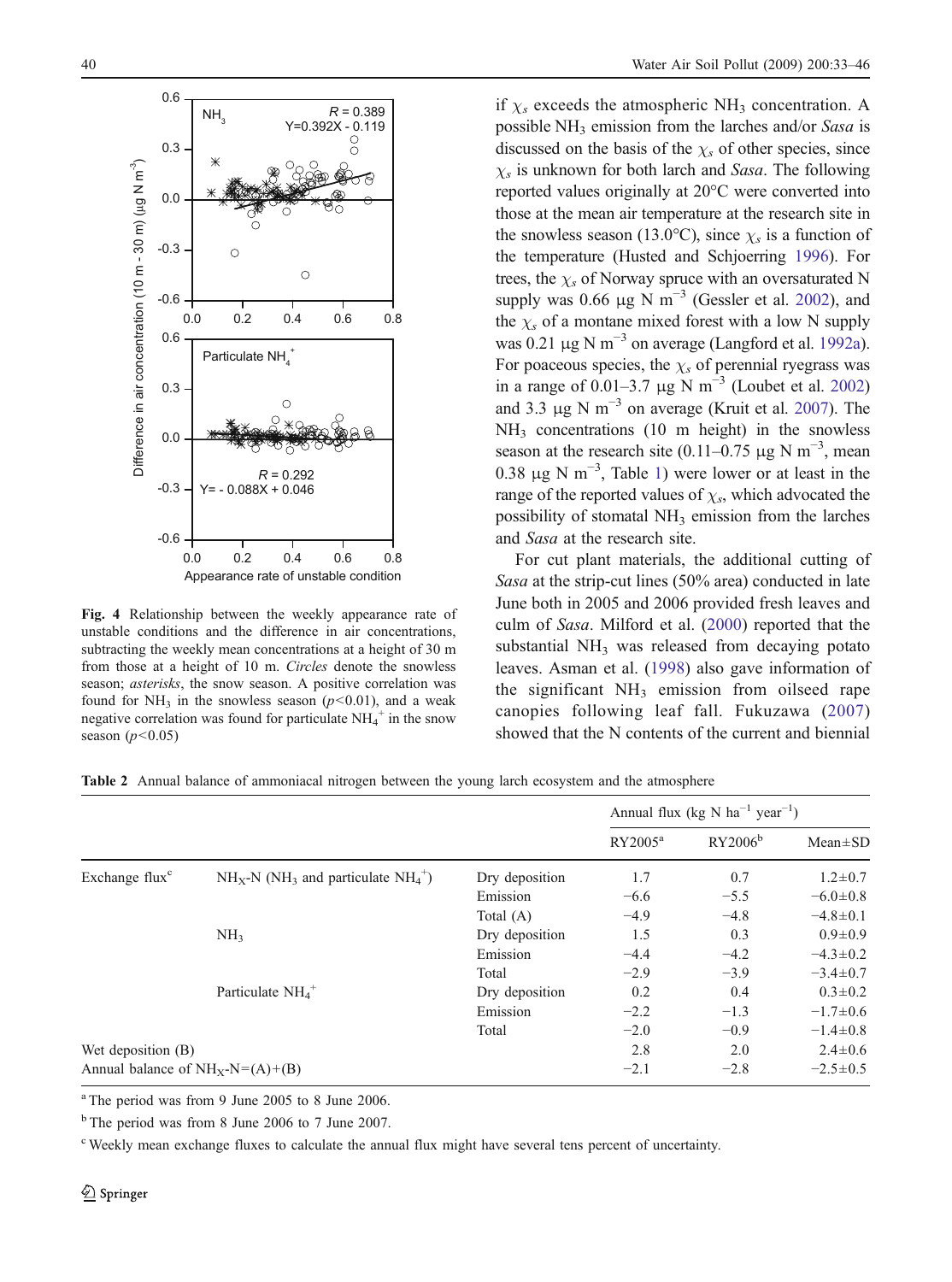<span id="page-8-0"></span>leaves and the current and biennial culm of Sasa sampled at the research site were  $2.17\pm0.08\%$ ,  $1.62\pm$ 0.09%, 0.65±0.09%, and 0.57±0.17% dry matter, respectively; thus, the Sasa leaves particularly had a high content of N. It is considered that decomposition of the cut Sasa materials caused the  $NH<sub>3</sub>$  emission from late June to the subsequent summer to a certain extent.

The N mineralization rate and the inorganic N pool of the surface soils  $(0-15 \text{ cm})$  were also investigated (Fukuzawa et al. [2006](#page-11-0)). The soils were collected from the cut Sasa plots where both trees and Sasa were cut, the uncut Sasa plots where Sasa remained, and the control plots  $(n=6,$  respectively); the cut Sasa and the uncut Sasa plots were inside the research site and the control plots were outside. The N mineralization rates at the cut Sasa, the uncut Sasa, and the control plots in October 2004 after the growing period were  $0.14\pm0.13$ ,  $0.03\pm0.02$ , and  $0.06\pm0.07$  mg N kg<sup>-1</sup> dry soil day<sup>-1</sup>, respectively, and the inorganic N pools at those plots in October 2004 were  $5.5\pm3.8$ ,  $3.3\pm1.4$ , and 3.4 $\pm$ 2.4 mg N kg<sup>-1</sup> dry soil, respectively (Fukuzawa et al. [2006](#page-11-0)). Although the absolute values were small, both the N mineralization rate and the inorganic N pool in October 2004 tended to increase at the cut Sasa plots. Furthermore, in May 2005 before the growing period, the N mineralization rates at the cut Sasa, the uncut Sasa, and the control plots were  $1.2\pm$ 1.5, 0.17±0.12, and 0.29±0.17 mg N kg<sup>-1</sup> dry soil day−<sup>1</sup> , respectively, and the inorganic N pools at those plots were 26±18, 13±15, and 10±6 mg N kg<sup>-1</sup> dry soil, respectively (unpublished data). Both the N mineralization rate and the inorganic N pool in May 2005 largely increased at the cut Sasa plots. Namely, the strip-cutting of Sasa (50% area) prior to the planting of larch saplings induced the increases in the N supply, i.e., the N mineralization rate and the inorganic N pool, at the cut Sasa area. It is considered that the additional cutting of Sasa (50% area) in late June in both 2005 and 2006 also had a similar effect on the N supply.

A higher N supply results in a higher  $\chi_s$  (Gessler et al. [2002](#page-12-0)). Hence, the increase in the N supply at the research site had the effect of enhancing the stomatal emission. The most possible causes of the  $NH<sub>3</sub>$  emission in the snowless season were, thus, the decomposition of the cut Sasa materials and the stomatal emission of the larch saplings and the remaining Sasa. It is, however, known that canopy emission of  $NH<sub>3</sub>$  can occur when stomatal emission outweighs cuticular deposition (Neirynck and Ceulemans [2008](#page-12-0)). The

observed net emission of  $NH<sub>3</sub>$  at the research site advocated that the total emission often outweighed the total deposition, in which the low atmospheric concentrations of  $NH<sub>3</sub>$  were effective to enhance the  $NH<sub>3</sub>$ emission in relation to the partition equilibrium of  $NH<sub>3</sub>$ between the liquid and gas phases.

#### 3.6 NH3 Emission in the Snow Season

NH3 emission occurred even in the snow season (Fig. [3](#page-6-0)). There was no  $NH<sub>3</sub>$  emitter other than the snowpack in the snow season, when the larches shed their leaves and the Sasa was snowed under. The air temperatures at the research site in the snow season were generally below freezing (Fig. [3](#page-6-0)), which was effective to restrict the consolidation of snow. Takagi et al. [\(2005a](#page-12-0)) reported that the snow coverage in the same forest in midwinter was highly porous, with bulk snow porosities of 0.73–0.75; the bulk snow porosity remained at 0.56 even in April, when the snow melt started. Takagi et al. [\(2005a](#page-12-0)) also reported the carbon dioxide emission from the snowpack in the same forest. The snowpack at the research site, therefore, was unlikely to have inhibited the soil– atmosphere gas exchange completely.

The NH<sub>3</sub> emission from the snowpack could have originated from the accumulated  $NH_X-N$  in the snow cover and/or the produced and accumulated  $NH_{x}N$  in the soil. For the  $NH_X-N$  production in the soil, Kielland et al. [\(2006](#page-12-0)) reported on the N mineralization even in the frozen soil in Alaska. At the research site, the snow cover maintained the soil temperatures at  $1-2$ and 1.5–3°C at depths of 1 and 10 cm, respectively, during the snow season against the minimum air temperature of −20°C. Hence, it was highly possible that the soil at the research site maintained the N mineralization in midwinter. Furthermore, the inorganic N pool at the research site increased due to the cutting (Section [3.5](#page-6-0)), and the decrease in the vertical movement of water in the snow season was effective to accumulate  $NH_X-N$  at the surface soil. The relatively low atmospheric concentrations of  $NH<sub>3</sub>$  in the snow season (Table [1](#page-4-0)) were also an advantageous condition for the  $NH<sub>3</sub>$  emission from the snowpack.

# 3.7 Apparent Emission of Particulate  $NH_4^+$

Similar to NH<sub>3</sub>, the exchange fluxes of particulate NH4 <sup>+</sup> showed emission in general (Fig. [3](#page-6-0)). However,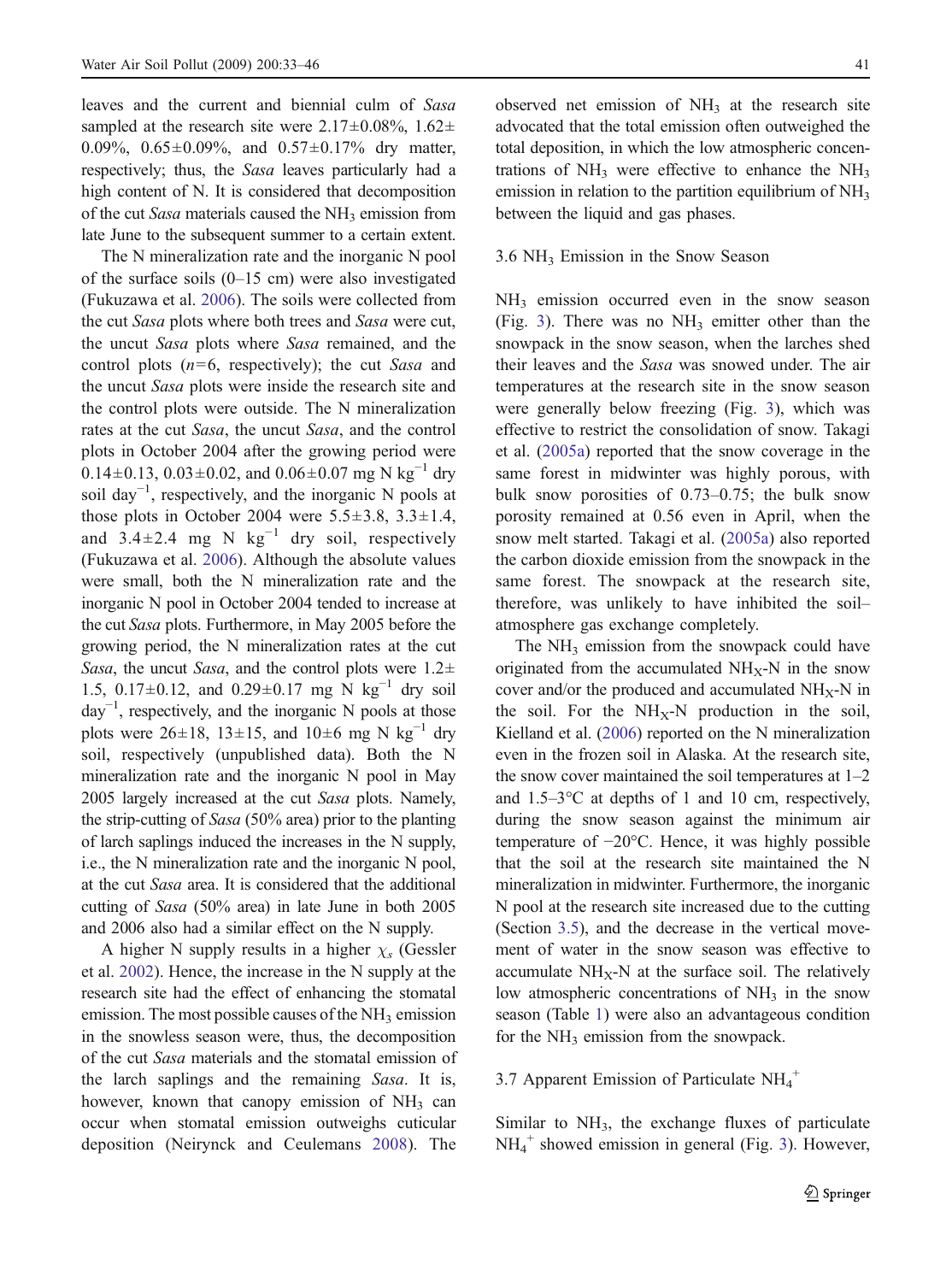the main process of particulate  $NH_4^+$  production is the condensation in the atmosphere, not the direct emission from the ground surface. It is, hence, hypothesized that the condensation of the emitted  $NH_3$  with acid gases increased the particulate  $NH_4^+$ concentration, which resulted in an increase in the particulate  $NH_4^+$  concentration at a lower height and then the apparent emission of particulate  $NH_4^+$ .

Extracting the data corresponding to the net emission of  $NH_X-N$  at which the  $NH_X-N$  concentration at a height of 10 m was higher than that at a height of 30 m, the changes in the particulate  $NH_4^+$  concentrations between the two heights (10 m–30 m) were compared to the increase in the  $NH<sub>X</sub>-N$  concentrations between the two heights. Although there was a large dispersion, positive correlations were found in both the snowless and snow seasons (Fig. 5). Based on the



Fig. 5 Relationship between the increase in the  $NH_X-N$ concentrations and that in the particulate  $NH_4^+$  concentrations, subtracting the weekly mean concentrations at a height of 30 m from those at a height of 10 m. The dot-dashed curves denote the 95% confidential intervals of the regression lines

weekly mean values, about 20–30% of the increases in the  $NH_X-N$  concentrations according to the slope of regression (Fig. 5) seemed to result in increases in the particulate  $NH_4^+$  concentrations.

In terms of the counter anion of particulate  $NH_4^+$ , the particulate  $NH_4^+$  concentrations (10 m height) showed strongly positive correlations with the particulate sulfate  $(SO_4^2$  concentrations in both the snowless and snow seasons (Fig. [6](#page-10-0)). The particulate  $NH_4^+$ concentrations also showed positive correlations with the particulate nitrate  $(NO<sub>3</sub>^-)$  concentrations; however, the particulate  $NO_3$ <sup> $-$ </sup> concentrations themselves were much lower than the particulate  $SO_4^2$ <sup>-</sup> concentrations (Fig. [6](#page-10-0)). The particulate  $NH_4^+$  concentrations showed no significant correlations with the particulate chloride (Cl<sup>−</sup>) concentrations (Fig. [6](#page-10-0)). The particulate  $SO_4^2$ <sup>-</sup> accounted for  $81 \pm 10\%$  and  $76 \pm 13\%$  of the particulate anions on an equivalent basis in the snowless and snow seasons, respectively. Furthermore, Bardouki et al. [\(2003](#page-11-0)) reported that particulate  $NH_4^+$  and  $SO_4^2^$ showed the same size distribution in the submicron mode. Hence, the most important anion in relation to the particulate  $NH_4^+$  concentrations at the research site was  $SO_4^2$ <sup>-</sup> on a weekly mean basis.

The molar ratios of particulate  $NH_4^+/SO_4^{2-}$  in the snowless season approximated 2:1 (Fig. [6](#page-10-0)), considering the relatively low concentrations of particulate  $NO_3^$ and Cl<sup>−</sup> (Fig. [6](#page-10-0)), which supported the existence of these particles as ammonium sulfate. This result showed that sulfuric acid in the atmosphere was mostly neutralized by  $NH_3$ . On the other hand, the molar ratios of particulate  $NH_4^+ / SO_4^{2-}$  in the snow season were between 2:1 and 1:1 (Fig. [6](#page-10-0)). This result suggested that there was insufficient  $NH<sub>3</sub>$  in the atmosphere to completely neutralize sulfuric acid.

Cape et al. [\(1998](#page-11-0)) reported an increase in the codeposition of  $SO_2$  induced by fumigation with  $NH_3$ above a forest canopy. Their data were accurately obtained as the additional  $SO_4^2$ <sup>-</sup> deposition in throughfall. Zimmermann et al. [\(2006](#page-13-0)) also reported an increase in the deposition velocity of  $NH<sub>3</sub>$  by codeposition with  $SO<sub>2</sub>$  in a Norway spruce forest. Therefore, the codeposition of the emitted  $NH<sub>3</sub>$  with  $SO<sub>2</sub>$  seemed to increase both the particulate  $NH_4^+$  and  $SO_4^2^-$  concentrations at the research site. As a result of the codeposition, the particulate  $NH_4^+$  concentrations tended to increase at the lower height and then resulted in the apparent emission of particulate  $NH_4^+$  at the research site.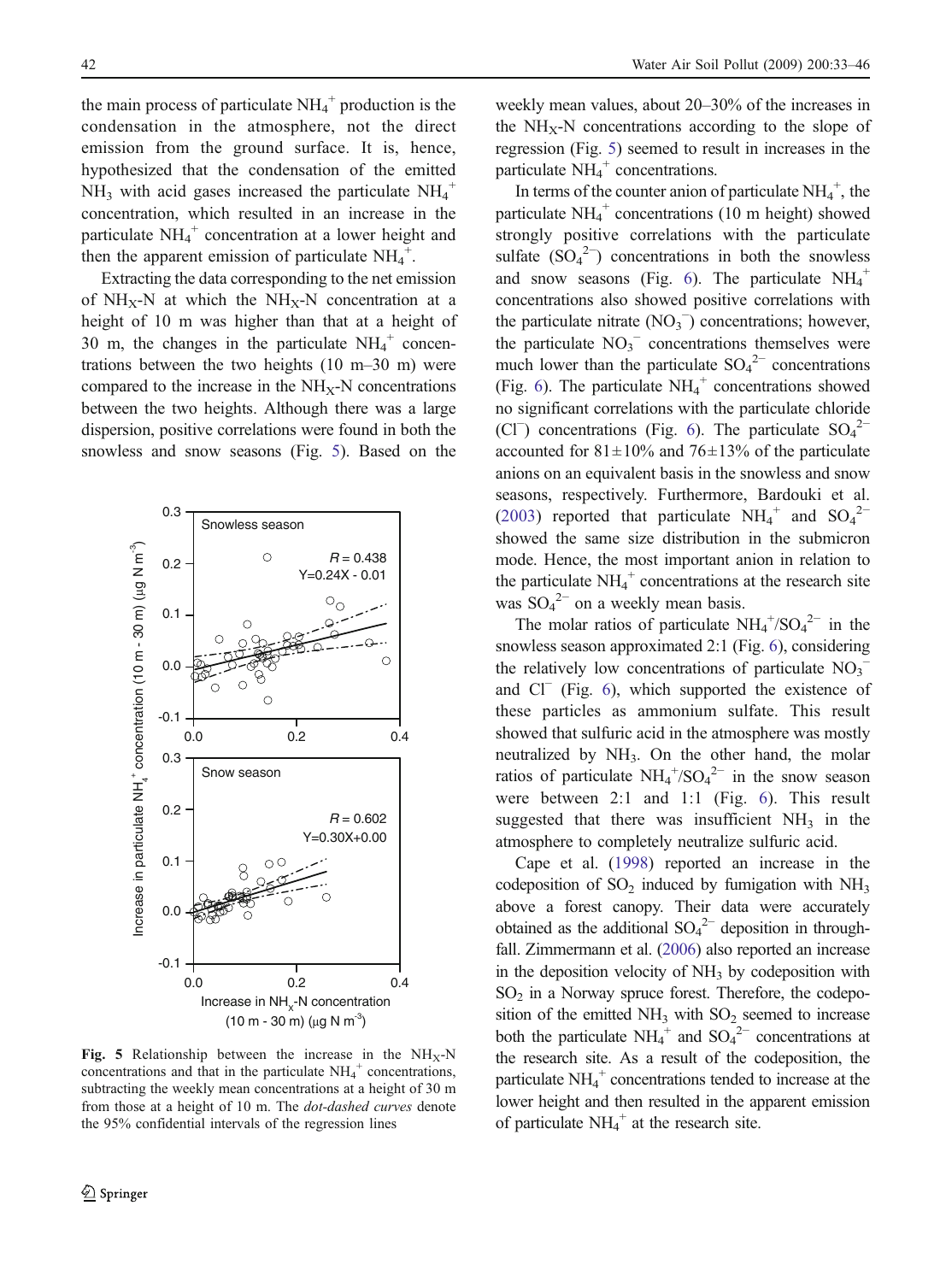<span id="page-10-0"></span>Fig. 6 Relationships between the weekly mean concentrations of particulate  $NH_4^+$  at a height of 10 m and those of other particles, i.e., particulate  $SO_4^2$ <sup>-</sup> ,  $NO<sub>3</sub><sup>-</sup>$ , and Cl<sup>−</sup>. Circles denote particulate  $SO_4^2$ ; *triangles*, particulate  $NO_3^-$ ; and crosses, particulate Cl<sup>−</sup> . The molar concentration  $\text{(nmol m}^{-3})$  was used [e.g., 1 μg N m<sup> $-3$ </sup> at standard temperature and pressure  $(STP)=71.4$  nmol  $NH_4^+$  m<sup>-3</sup> at STP]



Particulate  $NH_4^+$  concentration (10 m) (nmol m<sup>-3</sup>)

On the other hand, van Oss et al. [\(1998](#page-13-0)) reported that gas-to-particle conversion of ammonium nitrate was possible to result in, inversely, apparent emission of  $NH_3$  in daytime. Pryor et al. [\(2001](#page-12-0)) also pointed out this effect on the observed NH<sub>3</sub> emission in addition to the canopy emission. However, the composition ratios of particulate  $NO<sub>3</sub><sup>-</sup>$  to the total anion were very low, and the molar ratios of particulate  $NH_4^+/NO_3^-$  were far larger than 1:1 at the research site (Fig. 6). It is, therefore, considered that the evaporation of ammonium nitrate had little effect on the apparent  $NH<sub>3</sub>$  emission at the research site.

The effect of the condensation–evaporation reactions on the  $NH<sub>X</sub>-N$  concentrations was not considered when using the gradient method. Therefore, the calculated fluxes in the present study seem to overestimate the dry deposition and underestimate the emission for  $NH<sub>3</sub>$ and vice versa for particulate  $NH_4^+$ . There is, however, no error induced by the condensation–evaporation reactions to the fluxes as  $NH_X-N$  since the same diffusion velocities were applied to both gases and particles in the gradient method.

# 4 Conclusion

The research site, a young larch ecosystem composed of larch saplings and Sasa, was a clean area for  $NH<sub>3</sub>$ with mean atmospheric concentrations (10 m height) of  $0.38 \pm 0.16$  and  $0.11 \pm 0.06$  μg N m<sup>-3</sup> in the snowless and snow seasons, respectively (Table [1](#page-4-0)).

On the other hand, the young larch ecosystem showed a net emission of  $NH_3$  $NH_3$  in general (Fig. 3, Table [2](#page-7-0)). In the snowless season, the stomatal emission of the larches and Sasa in addition to the decomposition of the cut Sasa materials were possible  $NH<sub>3</sub>$  emitters, while the contribution of the soil to the  $NH_3$  emission seemed negligible (Section [3.5](#page-6-0)). The cutting of the pristine forest and Sasa prior to the planting of larch saplings, particularly, the stripcutting of Sasa, enhanced the N mineralization rate and the inorganic N pool of the young larch ecosystem (Section [3.5](#page-6-0)), which likely enhanced the stomatal emission of the larches and Sasa.

By contrast, the  $NH<sub>3</sub>$  emission in the snow season, when the larches defoliated and the Sasa was snowed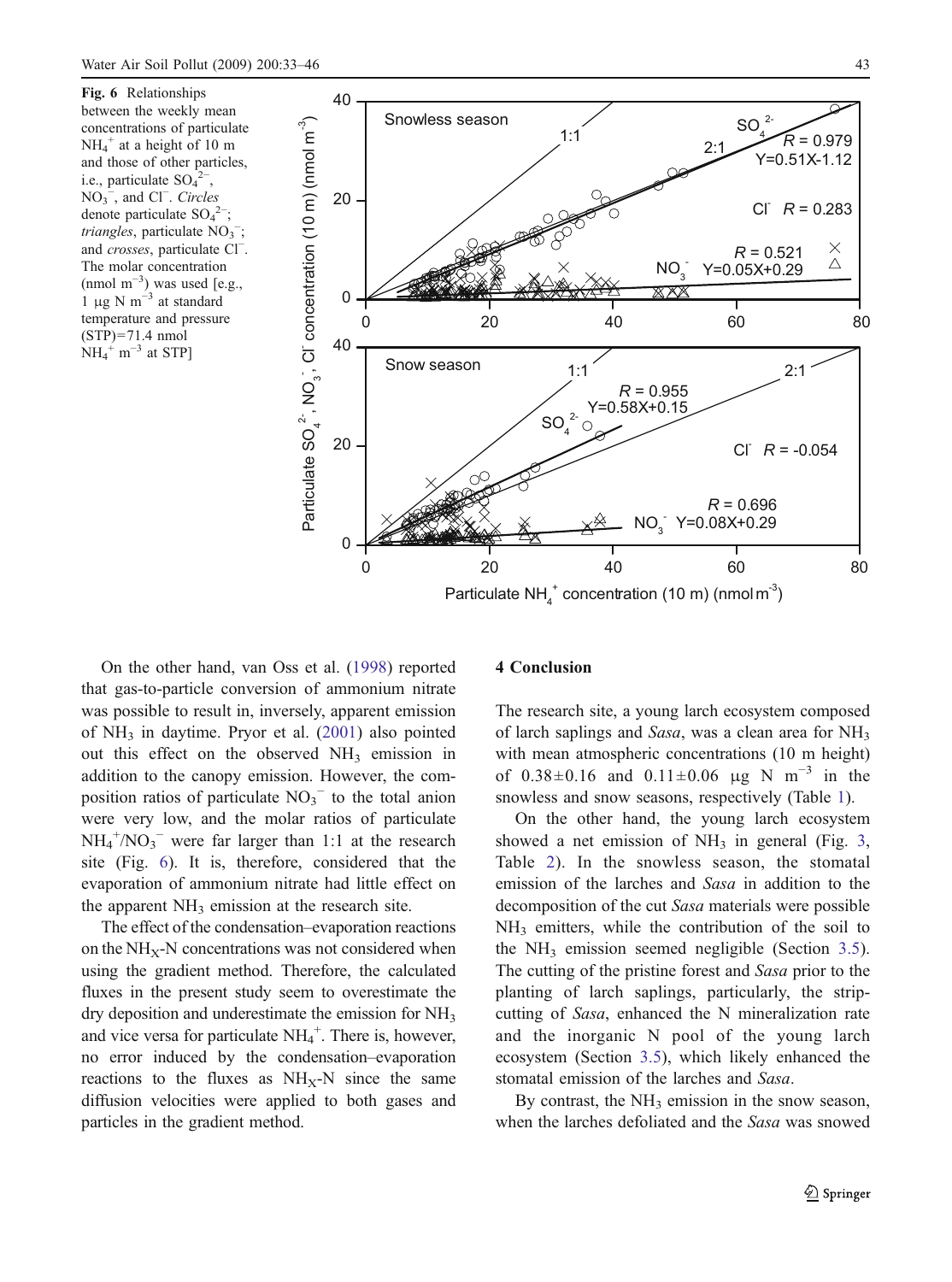<span id="page-11-0"></span>under, was ascribed to the emission from the snowpack. The high porosity of the snow, which maintained the gas exchange, and the possibility of  $NH_4^+$  production and/ or accumulation under the snow, where the soil temperature was kept at around 2°C, seemed to contribute to the snowpack emission (Section [3.6](#page-8-0)). Furthermore, the low atmospheric concentrations of  $NH<sub>3</sub>$  in the snow season (Table [1](#page-4-0)) were also advantageous in terms of the  $NH<sub>3</sub>$  emission from the snowpack.

The young larch ecosystem also showed a net emission of particulate  $NH_4^+$  (Fig. [3](#page-6-0), Table [2](#page-7-0)). However, the particulate  $NH_4^+$  emission was interpreted as the apparent emission induced by the increase in the atmospheric  $NH_4^+$  concentrations at a lower height, which resulted from the condensation of the emitted  $NH<sub>3</sub>$  with acid gases. Strongly positive correlations between the particulate  $NH_4^+$  and  $SO_4^2^$ concentrations were found in both the snowless and snow seasons (Fig. [6](#page-10-0)), and particulate  $SO_4^2$ <sup>-</sup> was the dominant anion in relation to the atmospheric concentrations. The codeposition of  $NH_3$  with  $SO_2$ seemed to have an important role (Section [3.7](#page-8-0)). Attention should be given to the effect of the condensation–evaporation reactions on the atmospheric concentrations, as well as on the fluxes calculated by the gradient method.

The young larch ecosystem where the N supply was enhanced by the prior and the additional cutting acted as a source of  $NH_X-N$  with annual emission of  $4.8 \pm 0.1$  kg N ha<sup>-1</sup> year<sup>-1</sup>, although the weekly mean fluxes to calculate the annual exchange might have uncertainty (28–60% underestimation) (Section [3.2](#page-4-0)). The estimated emission exceeded the annual wet deposition of NH<sub>X</sub>-N (2.4±0.6 kg N ha<sup>-1</sup> year<sup>-1</sup>). In a clean area, forest management, such as the prior and the additional cutting of Sasa, has the potential to affect the forest N cycle, including  $NH<sub>X</sub>$ -N emission from the forest.

Acknowledgements This research was implemented by the collaboration of Hokkaido University, the National Institute for Environmental Studies, and the Hokkaido Electric Power, through the project "CC-LaG Experiment," and partly supported through a project (5–2) of the Research Institute for Humanity and Nature, Japan. We would like to express our appreciation to Mr. Ko Inukai and the staff members of the Teshio Experimental Forest for their support of this research and to Dr. Kazuhide Matsuda, Meisei University, for his helpful advice on the analysis of the atmospheric concentrations and the exchange fluxes.

#### References

- Andersen, H. V., Hovmand, M. F., Hummelshoj, P., & Jensen, N. O. (1999). Measurements of ammonia concentrations, fluxes and dry deposition velocities to a spruce forest 1991–1995. Atmospheric Environment, 33, 1367–1383. do[i:10.1016/S1352-2310\(98\)00363-X](http://dx.doi.org/10.1016/S1352-2310(98)00363-X).
- Asman, W. A. H., Sutton, M. A., & Schjoerring, J. K. (1998). Ammonia: emission, atmospheric transport and deposition. The New Phytologist, 139, 27–48. do[i:10.1046/j.1469](http://dx.doi.org/10.1046/j.1469-8137.1998.00180.x)- [8137.1998.00180.x](http://dx.doi.org/10.1046/j.1469-8137.1998.00180.x).
- Bardouki, H., Liakakou, H., Economou, C., Sciare, J., Smolík, J., *Ž*dímal, V., et al. (2003). Chemical composition of sizeresolved atmospheric aerosols in the eastern Mediterranean during summer and winter. Atmospheric Environment, 37, 195–208. do[i:10.1016/S1352-2310\(02\)00859-2](http://dx.doi.org/10.1016/S1352-2310(02)00859-2).
- Campbell, G. S., & Norman, J. M. (1998). An introduction to environmental biophysics (2nd ed., p. 286). New York: Springer.
- Cape, J. N., Sheppard, L. J., Binnie, J., & Dickinson, A. L. (1998). Enhancement of the dry deposition of sulphur dioxide to a forest in the presence of ammonia. Atmospheric Environment, 32, 519–524. do[i:10.1016/S1352-2310\(97\)00202-1](http://dx.doi.org/10.1016/S1352-2310(97)00202-1).
- Clarke, J. F., Edgerton, E. S., & Martin, B. E. (1997). Dry deposition calculations for the Clean Air Status and Trends Network. Atmospheric Environment, 31, 3667–3678. do[i:10.1016/S1352-2310\(97\)00141-6](http://dx.doi.org/10.1016/S1352-2310(97)00141-6).
- Denmead, O. T. (1994). Measuring fluxes of greenhouse gases between rice fields and the atmosphere. In S. Peng, et al. (Eds.), Climate change and rice (pp. 15–29). Berlin: Springer.
- EANET. (2000). Technical manual for wet deposition monitoring in East Asia. 68p. [http://www.eanet.cc/product.htm](http://www.eanet.cc/product.html)l.
- EANET. (2001). Quality assurance/quality control (QA/QC) program for the air concentration monitoring in East Asia. 25p. [http://www.eanet.cc/product.htm](http://www.eanet.cc/product.html)l.
- EMEP. (1996). EMEP manual for sampling and chemical analysis. EMEP/CCC-Report 1/95.
- EPA (US Environmental Protection Agency). (1999). Determination of reactive acidic and basic gases and strong acidity of atmospheric fine particles (<2.5 μm), EPA/625/R-96/010a.
- FAO-UNESCO-ISRIC (1998). World reference base for soil resources. World soil resources reports, 84, 88p. Rome: FAO.
- Farquhar, G. D., Firth, P. M., Wetselaar, R., & Weir, B. (1980). On the gaseous exchange of ammonia between leaves and the environment: determination of the ammonia compensation point. Plant Physiology, 66, 710-714.
- Fukuzawa, K. (2007). The role of fine roots in carbon and nitrogen dynamics in a cool-temperate forest covered with Sasa dwarf bamboo (pp. 104). Graduate School of Agriculture, Hokkaido University, (in Japanese).
- Fukuzawa, K., Shibata, H., Takagi, K., Nomura, M., Kurima, N., Fukazawa, T., et al. (2006). Effects of clear-cutting on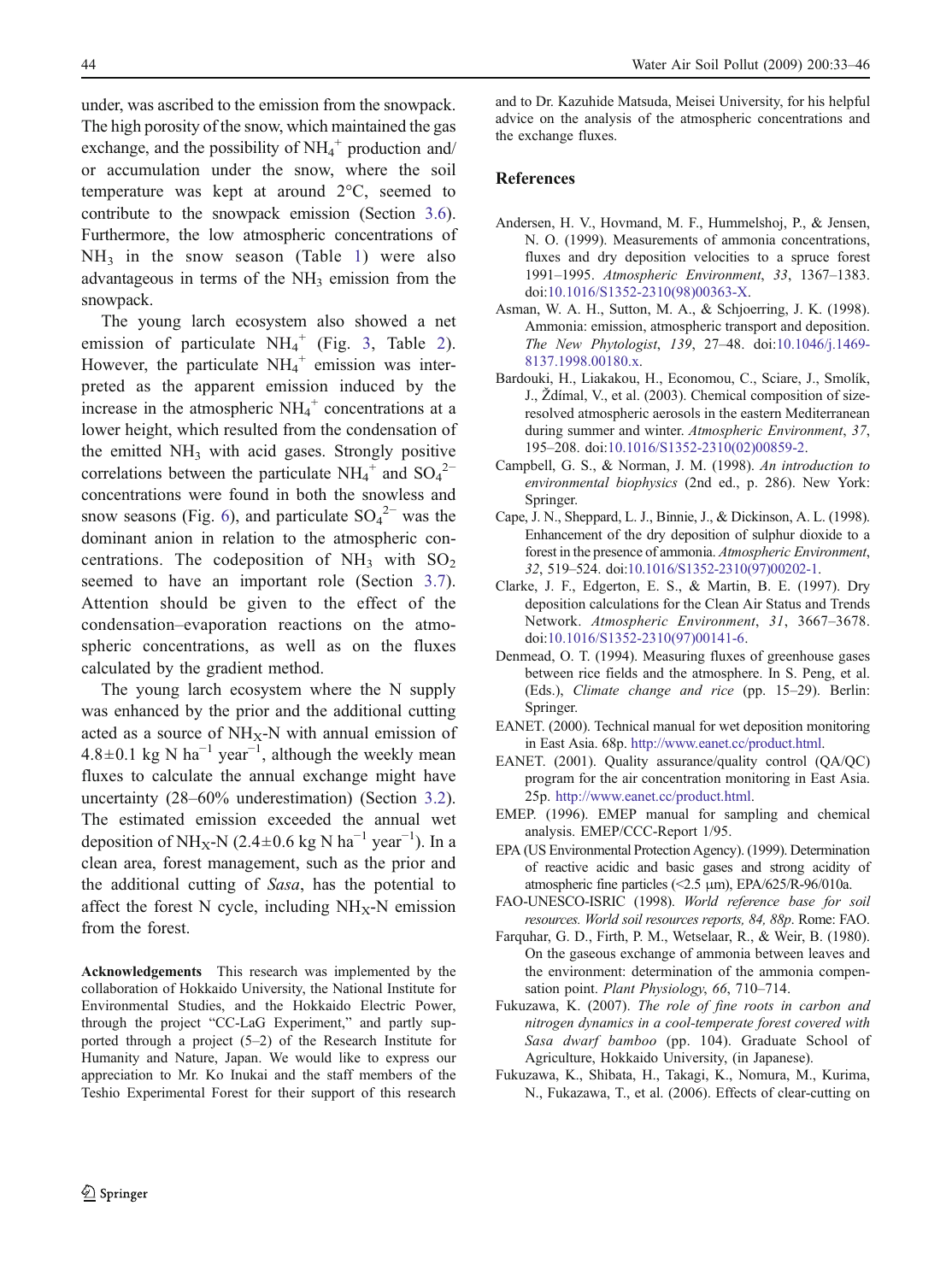<span id="page-12-0"></span>nitrogen leaching and fine root dynamics in a cooltemperate forested watershed in northern Japan. Forest Ecology and Management, 225, 257–261. do[i:10.1016/j](http://dx.doi.org/10.1016/j.foreco.2006.01.001). [foreco.2006.01.001](http://dx.doi.org/10.1016/j.foreco.2006.01.001).

- Gessler, A., Rienks, M., & Rennenberg, H. (2002). Stomatal uptake and cuticular adsorption contribute to dry deposition of  $NH_3$  and  $NO_2$  to needles of adult spruce (*Picea abies*) trees. The New Phytologist, 156, 179–194. do[i:10.1046](http://dx.doi.org/10.1046/j.1469-8137.2002.00509.x)/ [j.1469-8137.2002.00509.x](http://dx.doi.org/10.1046/j.1469-8137.2002.00509.x).
- Hansen, B., Nørnberg, P., & Rasmussen, K. R. (1998). Atmospheric ammonia exchange on a heathland in Denmark. Atmospheric Environment, 32, 461–464. do[i:10.1016](http://dx.doi.org/10.1016/S1352-2310(97)00201-X)/ [S1352-2310\(97\)00201-X](http://dx.doi.org/10.1016/S1352-2310(97)00201-X).
- Harazono, Y., & Miyata, A. (1997). Evaluation of greenhouse gas fluxes over agricultural and natural ecosystems by means of micrometeorological methods. Journal of Agricultural Meteorology, 52, 477–480.
- Hayashi, K., Komada, M., & Miyata, A. (2007). Atmospheric deposition of reactive nitrogen on turf grassland in central Japan: Comparison of the contribution of wet and dry deposition. Water Air and Soil Pollution Focus, 7, 119– 129. do[i:10.1007/s11267-006-9096-4](http://dx.doi.org/10.1007/s11267-006-9096-4).
- Hayashi, K., Nishimura, S., & Yagi, K. (2008). Ammonia volatilization from a paddy field following applications of urea: rice plants are both an absorber and an emitter for atmospheric ammonia. The Science of the Total Environment, 390, 486–495. do[i:10.1016/j.scitotenv.2007.10.037](http://dx.doi.org/10.1016/j.scitotenv.2007.10.037).
- Hayashi, K., Noguchi, I., Ohizumi, T., Aikawa, M., Kitamura, M., Takahashi, A., et al. (2006). Key features of wet deposition in Japan: results of the Japanese acid deposition survey for 20 years. IGACtivities Newsletter of the International Global Atmospheric Chemistry Project, 33, 2–6.
- Husted, S., & Schjoerring, J. K. (1996). Ammonia flux between oilseed rape plants and the atmosphere in response to changes in leaf temperature, light intensity, and air humidity: interactions with leaf conductance and apoplastic  $NH_4^+$  and  $H^+$  concentrations. Plant Physiology, 112, 67–74.
- Keck, L., & Wittmaack, K. (2005). Effect of filter type and temperature on volatilisation losses from ammonium salts in aerosol matter. Atmospheric Environment, 39, 4093– 4100. do[i:10.1016/j.atmosenv.2005.03.029](http://dx.doi.org/10.1016/j.atmosenv.2005.03.029).
- Kielland, K., Olson, K., Ruess, R. W., & Boone, R. D. (2006). Contribution of winter processes to soil nitrogen flux in taiga forest ecosystems. Biogeochemistry, 81, 349–360. do[i:10.1007/s10533-006-9045-3](http://dx.doi.org/10.1007/s10533-006-9045-3).
- Koike, T., Hojyo, H., Naniwa, A., Ashiya, D., Sugata, S., Sugishita, Y., et al. (2001). Basic data of the study site for  $CO<sub>2</sub>$  flux monitoring of a young larch plantation located in the border between northern Japan and Far East Russia: current status of a mature mixed conifer– hardwood forest stand. Eurasian Journal of Forest Research, 2, 65–79.
- Kruit, R. J. W., van Pul, W. A. J., Otjes, R. P., Hofschreuder, P., Jacobs, A. F. G., & Holtslag, A. A. M. (2007). Ammonia fluxes and derived canopy compensation points over nonfertilized agricultural grassland in The Netherlands using the new gradient ammonia—high accuracy—monitor

(GRAHAM). Atmospheric Environment, 41, 1275–1287. do[i:10.1016/j.atmosenv.2006.09.039](http://dx.doi.org/10.1016/j.atmosenv.2006.09.039).

- Langford, A. O., & Fehsenfeld, F. C. (1992a). The role of natural vegetation as a source or sink for atmospheric ammonia: A case study. Science, 255, 581–583. do[i:10.1126/science](http://dx.doi.org/10.1126/science.255.5044.581). [255.5044.581](http://dx.doi.org/10.1126/science.255.5044.581).
- Langford, A. O., Fehsenfeld, F. C., Zachariassen, J., & Schimel, D. S. (1992b). Gaseous ammonia fluxes and background concentrations in terrestrial ecosystems of the United States. Global Biogeochemical Cycles, 6, 459–483. do[i:10.1029/92GB02123](http://dx.doi.org/10.1029/92GB02123).
- Loubet, B., Milford, C., Hill, P. W., Tang, Y. S., Cellier, P., & Sutton, M. A. (2002). Seasonal variability of apoplastic  $NH_4^+$  and pH in an intensively managed grassland. Plant and Soil, 238, 97–110. do[i:10.1023/A:1014208926195](http://dx.doi.org/10.1023/A:1014208926195).
- Magnani, F., Mencuccini, M., Borghetti, M., Berbigier, P., Berninger, F., Delzon, S., et al. (2007). The human footprint in the carbon cycle of temperate and boreal forests. Nature, 447, 848–852. do[i:10.1038/nature05847](http://dx.doi.org/10.1038/nature05847).
- Milford, C., Sutton, M. A., Allen, A. G., Karlsson, A., Davison, B. M., James, J. D., et al. (2000). Marine and land-based influences on atmospheric ammonia and ammonium over Tenerife. Tellus, 52B, 273–289.
- Miyata, A., Leuning, R., Denmead, O. T., Kim, J., & Harazono, Y. (2000). Carbon dioxide and methane fluxes from an intermittently flooded paddy field. Agricultural and Forest Meteorology, 102, 287–303. do[i:10.1016/S0168-1923\(00\)00092-7](http://dx.doi.org/10.1016/S0168-1923(00)00092-7).
- Neirynck, J., & Ceulemans, R. (2008). Bidirectional ammonia exchange above a mixed coniferous forest. Environmental Pollution, 154, 424–438. doi[:10.1016/j.envpol](http://dx.doi.org/10.1016/j.envpol.2007.11.030). [2007.11.030](http://dx.doi.org/10.1016/j.envpol.2007.11.030).
- Oren, R., Ellsworth, D. S., Johnsen, K. H., Phillipsk, N., Ewers, B. E., Maier, C., et al. (2001). Soil fertility limits carbon sequestration by forest ecosystems in a  $CO<sub>2</sub>$ enriched atmosphere. Nature, 411, 469–472. do[i:10](http://dx.doi.org/10.1038/35078064). [1038/35078064](http://dx.doi.org/10.1038/35078064).
- Perrino, C., Desantis, F., & Febo, A. (1990). Criteria for the choice of a denuder sampling technique devoted to the measurement of atmospheric nitrous and nitric-acids. Atmospheric Environment, 24A, 617–626.
- Pryor, S. C., Barthelmie, R. J., Sorensen, L. L., & Jensen, B. (2001). Ammonia concentrations and fluxes over a forest in the midwestern USA. Atmospheric Environment, 35, 5645–5656. do[i:10.1016/S1352-2310\(01\)00259-X](http://dx.doi.org/10.1016/S1352-2310(01)00259-X).
- Saari, A., Martikainen, P. J., Ferm, A., Ruuskanen, J., de Boer, W., Troelstra, S. R., et al. (1997). Methane oxidation in soil profiles of Dutch and Finnish coniferous forests with different soil texture and atmospheric nitrogen deposition. Soil Biology & Biochemistry, 29, 1625–1632. do[i:10.1016](http://dx.doi.org/10.1016/S0038-0717(97)00085-0)/ [S0038-0717\(97\)00085-0](http://dx.doi.org/10.1016/S0038-0717(97)00085-0).
- Stevens, C. J., Dise, N. B., Mountford, J. O., & Gowing, D. J. (2004). Impact of nitrogen deposition on the species richness of grasslands. Science, 303, 1876–1879. do[i:10.1126/science.1094678](http://dx.doi.org/10.1126/science.1094678).
- Takagi, K., Nomura, M., Ashiya, D., Takahashi, H., Sasa, K., Fujinuma, Y., et al. (2005a). Dynamic carbon dioxide exchange through snowpack by wind-driven mass transfer in a conifer-broadleaf mixed forest in northernmost Japan.